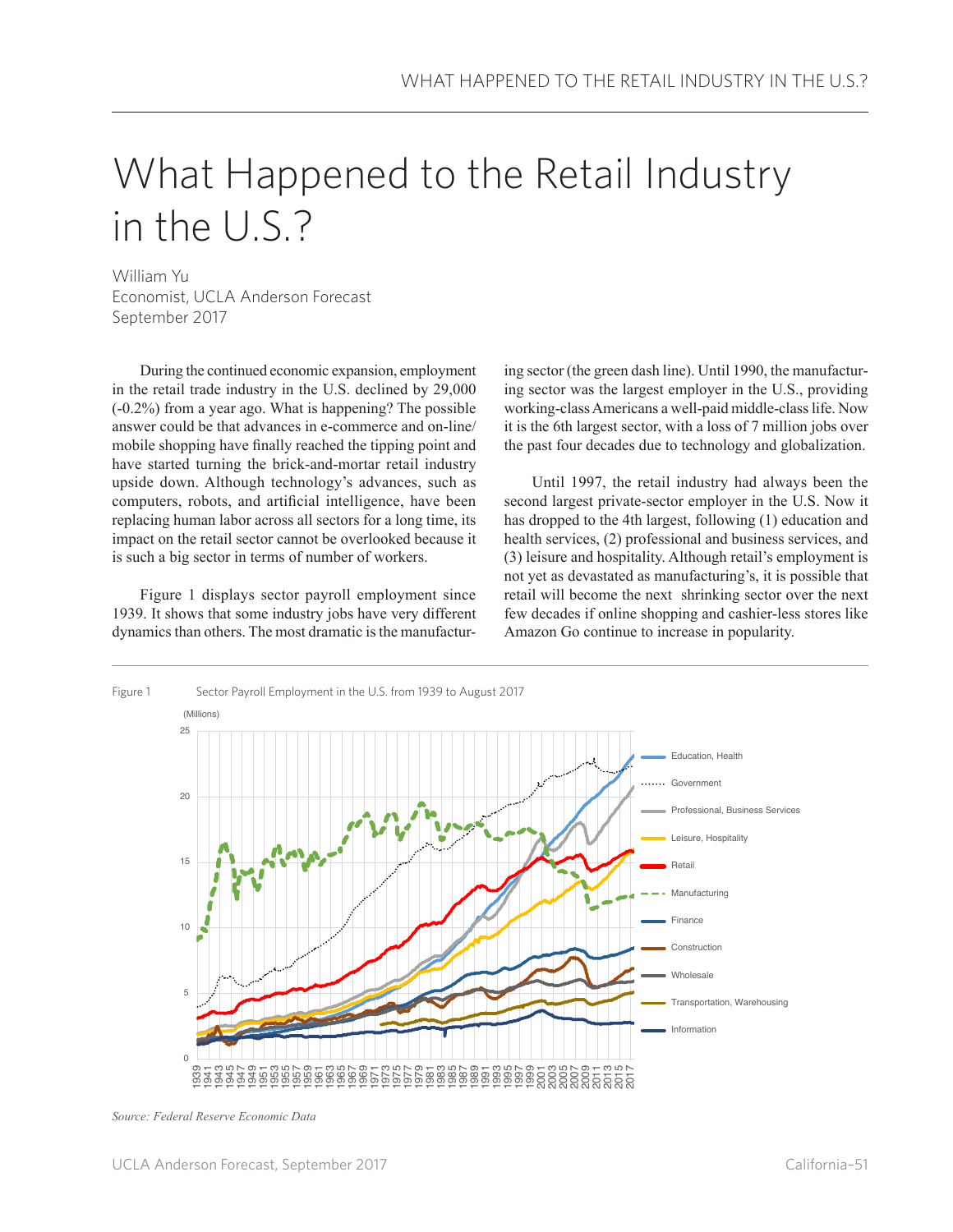Subsector Employment Change in the U.S. Retail Industry 2007 to 2016

Now, let's take a closer look at retail employment change over the past decade by subsector. From 2007 to 2016, total retail employment increased by 300,000, or by 2%, to 15,820,000 in 2016. It translates to an annual 0.2% growth rate, less than half of the 0.5% growth in total industry employment. Despite this lukewarm growth in total retail employment, the subsector employment changes tell a more nuanced story.

Figure 2 shows retail subsector employment change from 2007 to 2016. The biggest job creator is supercenters, like Walmart, with a 432,000-job increase. The second is food and grocery stores, such as Whole Foods and Trader





*Source: Bureau of Labor Statistics*

Figure 3 Subsector Employment Growth Rate in the U.S. Retail Industry from 2007 to 2016



*Sources: Bureau of Labor Statistics*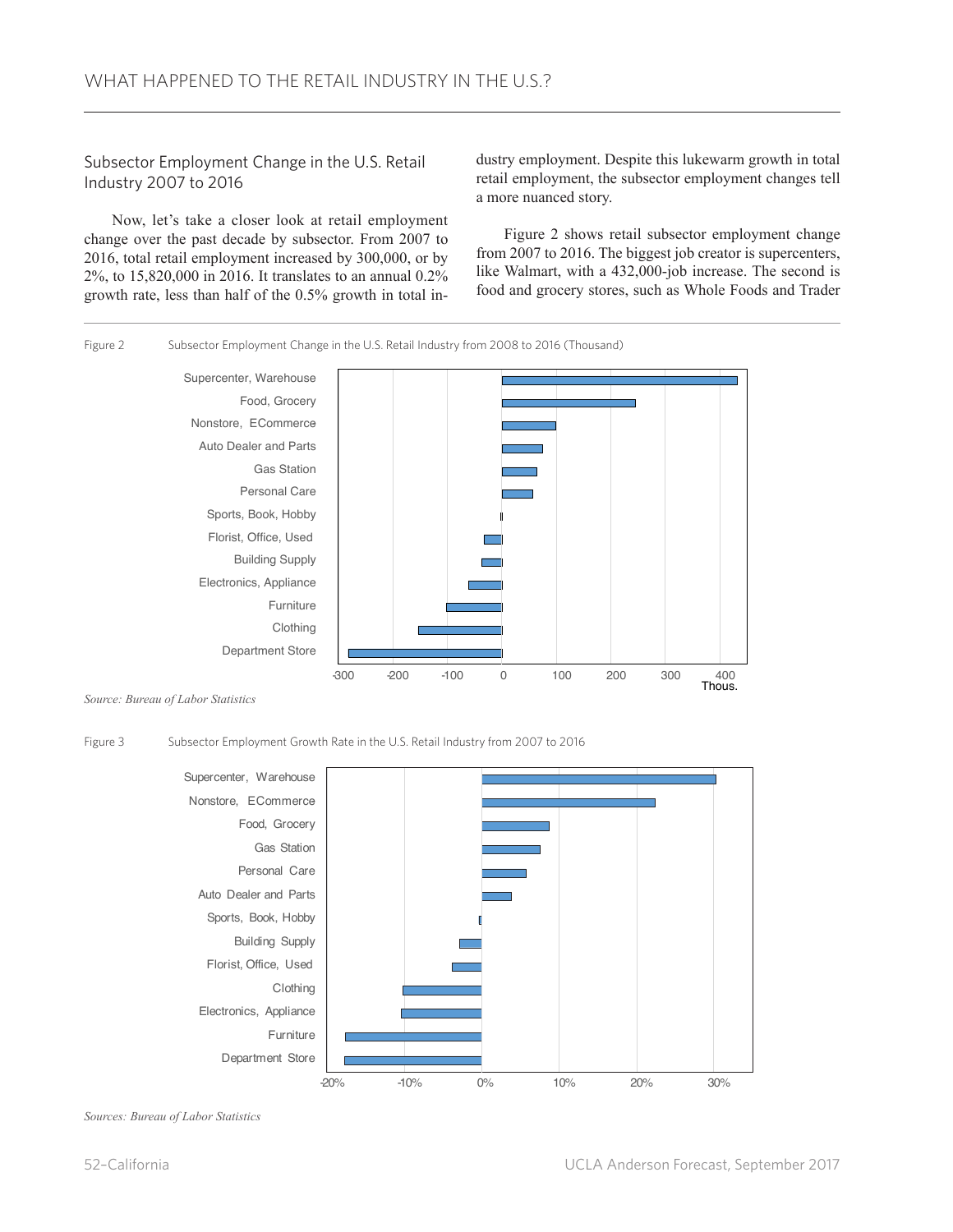Joe's, with a 245,000-job increase. Third is the brick-andmortar retail killer: nonstore and e-commerce retailers, such as Amazon, which saw a 98,000-job increase. In contrast, the biggest job-losing sector in retail is department stores, with a loss of 282,000 jobs, followed by clothing stores' loss of 154,000 jobs, furniture stores' 100,000, and electronic and appliance stores' 61,000.

The statistics reflect our collective experience over the years as we have seen downsizing and closures of department, clothing, and electronics stores in malls. Over the past decade, only supercenters and grocery stores have remained intact under the competition with e-commerce. Figure 3 presents the subsector employment growth rate from 2007 to 2016. In terms of percentage change, the supercenters and e-commerce providers are the two biggest winners while department stores and furniture stores are the biggest losers.

Figure 4 exhibits the correlation between the retail sector sales growth and sector employment growth from 2007 to 2016. It makes sense to see a positive relationship between the sector's revenue growth and its payroll growth. We expect to see a high-growth sector hiring more employees.

Figure 5 exhibits the employment size of retail subsectors. The largest subsector is grocery, which hired 3.1 mil-



*Source: Bureau of Labor Statistics and Federal Reserve Economic Data*

lion Americans, followed by auto dealers and parts, which employed 2 million people, and supercenters, which hired 1.9 million people. On the other hand, e-commerce, the great retail disrupter, only employed 0.5 million.



*Source: Bureau of Labor Statistics*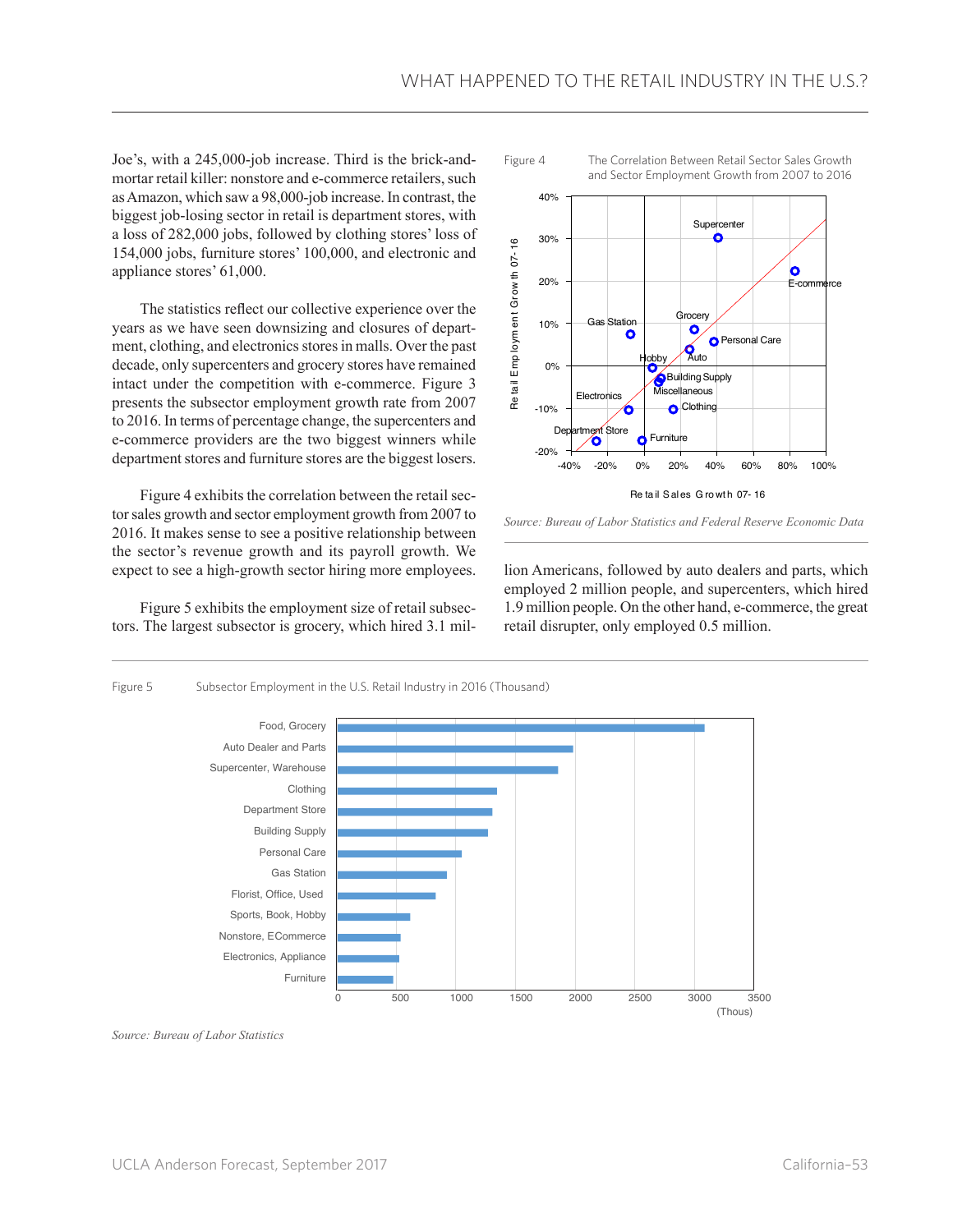

Figure 6 Subsector Average Hourly Earnings in the U.S. Retail Industry in 2016

Figure 6 shows the average hourly earnings for retail subsectors. By and large, we can see that the higher the requirement of skills and knowledge for the job, the higher the earnings will be. The nonstore and e-commerce subsector has the highest average hourly wage at \$26, followed by electronics and appliance's \$24, and auto dealers and parts' \$23. In contrast, gas stations have the lowest average wage at \$13, followed by grocery's \$14.6, and supercenter and department stores' \$15.3.

## Subsector Employment Change in the U.S. Retail Industry from August 2016 to August 2017

Now, let's take a closer look at retail employment growth over the past year (August 2016 to August 2017) by its subsector as shown in Figure 7. The biggest winner is now, unsurprisingly, nonstore/e-commerce with an impressive year-over-year 5.3% growth. The second one is the auto dealers and parts stores and gas stations. The long-lasting automobile boom has been extended by low oil prices and

therefore benefits these auto-related subsectors. The building supply and furniture stores reversed their long-term decline in the past year mostly due to the continued recovery of housing markets all over the country.

Comparing Figures 7 and 3, we can see that electronics and appliance stores, sports, book, and hobby stores, department stores, and clothing stores all continue the trend of declining employment over the past year. It is alarming to see that grocery stores, supercenters, and personal care stores, which have been pillars of retail growth in the past decade, have dropped to join the shrinking subsectors in terms of employment. That is the main reason for declining retail employment even during a period of business expansion. Even though we have spectacular growth in the e-commerce sector (Figure 7), we must remember it is a fairly small subsector (Figure 5), so its strong surge is not going to compensate for the job destruction in brick-andmortar employment.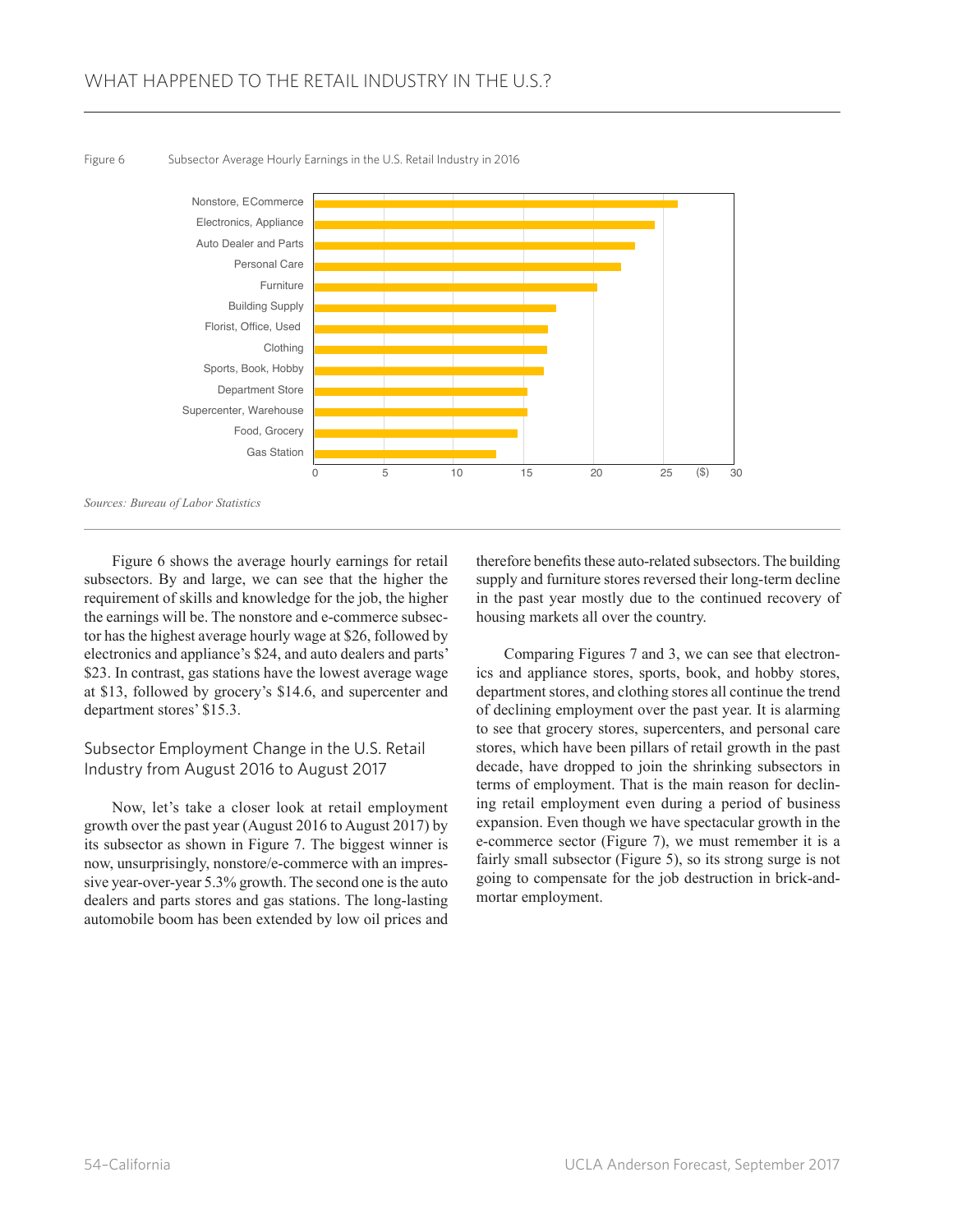

Figure 7 Subsector Employment Growth Rate in the U.S. Retail Industry from August 2016 to August 2017

*Sources: Bureau of Labor Statistics*

Figure 8 The Correlation Between Retail Sector Sales Growth and Sector Employment Growth from August 2016 to August 2017



 *Sources: Bureau of Labor Statistics and Federal Reserve Economic Data*

Figure 8 presents the correlation between retail sector sales growth and sector employment growth from August 2016 to August 2017. Similar to Figure 4, unsurprisingly, we find a positive correlation between retail's sales and employment over the past year.

## The Wholesale Sector

Some might wonder why the jobs created by Amazon fulfillment centers across the country do not make more of a difference in employment numbers. The answer is because those jobs are not counted in the retail sector, but in the wholesale sector. U.S. wholesale employment declined by 148,000 (2.5%, from 6 million to 5.86 million) from 2007 to 2016 but increased by 68,000 (1.2%) from August 2016 to August 2017.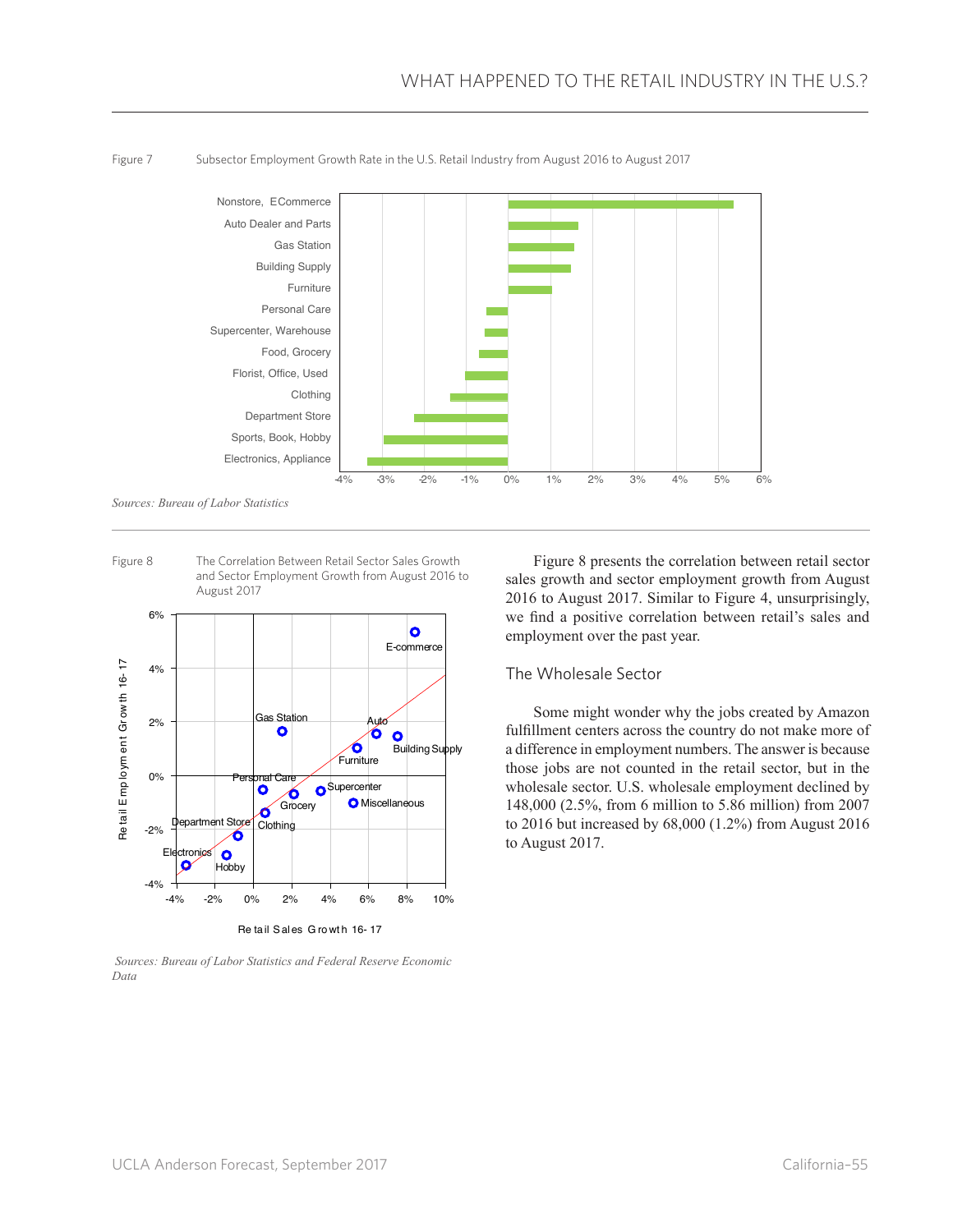Retail Employment Growth in 393 Metros in the U.S. from 2007 to 2016

Now let's examine retail employment growth over the past decade across 393 metros<sup>1</sup> in the U.S. Figure 8 exemplifies the correlation (the red line) of employment growth of a metro between retail employment growth (vertical axis) and the total economy's (horizontal axis) from 2007 to 2016. It is not surprising to see a positive correlation between retail and total job growth. It makes sense that a growing metro, in terms of economy and employment, will have more workers and more income, which will produce a higher demand for local goods and services: thus, retail employment growth.

However, it is interesting to see that some metros have a higher growth rate in retail employment than in total employment. For instance, over the past decade, the total employment growth in New York City is 15%, while its retail growth is 18%. Orlando's total job growth is 11%, while its retail job growth is 18%. Miami's total job growth is 7%, while its retail job growth is 10%. Seattle's total job growth is 11%, while its retail job growth is a stunning 20%. You may guess the reason for that: Amazon is headquartered in Seattle.

On the other hand, we see some metros have a lower growth rate in retail than in the whole industry. For example, San Francisco's total job growth is 22%, while its retail job growth is only a paltry 0.6%! Los Angeles's total job



Figure 9 The Correlation of Employment Growth from 2007 to





growth is 3%, while its retail job growth is -0.9%. Are there any reasons behind these dispersions in terms of retail over total job growth among metros? Or is this dispersion just a random occurrence across the country? Unfortunately, we have not found all the answers at the time of this report.

| Retail job growth  | $=$ | 0.01  | $+$            | 0.63  | Total job growth         | $\qquad \qquad \blacksquare$ | 0.41     | Retail / total job in 2007 |
|--------------------|-----|-------|----------------|-------|--------------------------|------------------------------|----------|----------------------------|
|                    |     | (0.7) |                | (15)  |                          |                              | $(-2.7)$ |                            |
| (t-statistics      |     |       | $+$            | 0.21  | Leisure &<br>hospitality | $+$                          | 0.05     | <b>Florida</b>             |
| in parenthesis)    |     |       |                | (2.3) |                          |                              | (4.4)    |                            |
|                    |     |       | $+$            | 0.08  | <b>Arkansas</b>          | $+$                          | 0.05     | <b>Utah</b>                |
|                    |     |       |                | (2.8) |                          |                              | (2.4)    |                            |
| Adjusted R squared |     |       | $+$            | 0.04  | Louisiana                | $+$                          | 0.04     | <b>Texas</b>               |
| 0.55               |     |       |                | (2.1) |                          |                              | (4.2)    |                            |
|                    |     |       | $\ddot{}$      | 0.06  | Oklahoma                 | $\ddot{}$                    | 0.04     | <b>North Carolina</b>      |
| Observations       |     |       |                | (2.2) |                          |                              | (3)      |                            |
| 375                |     |       | $\blacksquare$ | 0.04  | Maryland<br>$(-1.8)$     | $\qquad \qquad \blacksquare$ | 0.04     | Ohio                       |
|                    |     |       |                |       |                          |                              | $(-2.8)$ |                            |

*1. Some metros have overlapped areas. For example, in the data, we have L.A. MSA (both L.A. County and Orange County) and L.A. County and Orange County separately.*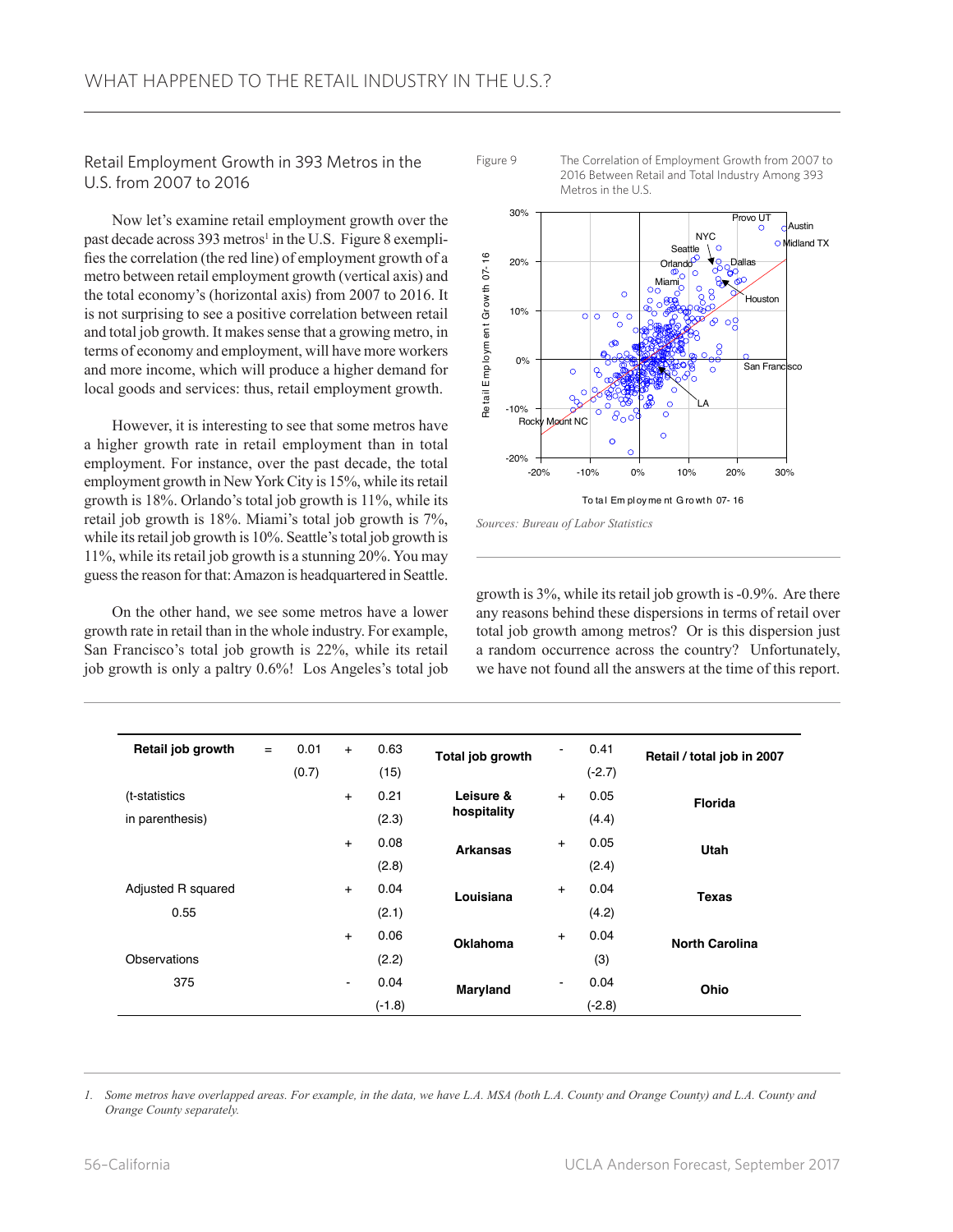We did use a simple regression (from period 2007 to 2016) plus some significant state dummy variables to begin to tackle the question, but our results were inconclusive. The most important factor to predict the retail job growth is the total job growth with a positive coefficient. The second factor is the ratio of retail jobs over total jobs in 2007 with a negative coefficient, meaning that a metro with a higher ratio of retail jobs to total jobs (relatively larger retail sector in 2007) will have a lower retail job growth over the next decade, and vice versa. It is a reasonable mean-reverting process.

The third factor is the employment size of the leisure and hospitality sector (over the total employment) of a metro. When a metro attracts more tourists, it is more likely that local stores will benefit from tourist consumption. Figure 10 shows a slightly positive correlation between the employment growth of the retail sector and the size of leisure and hospitality sector for 375 metros from 2007 to 2016.

In the regression, we also add a couple of state dummies with statistical significance. Arkansas, Utah, Louisiana, Florida, Oklahoma, Texas, and North Carolina have positive signs, meaning that in these states, retail employment growth is much higher than total employment growth on average from 2007 to 2016, also shown in Figure 11 in red. On the other hand, Maryland and Ohio have negative signs, meaning that in these states, retail employment growth is much lower than its total growth, shown in Figure 11 in yellow.

Figure 10 The Correlation of Retail Employment Growth from 2007 to 2016 and Size of Leisure and Hospitality in 2016 Among 375 Metros in the U.S.



Le is ure & Ho spitality Em ployme nt O ver To tal Em ployme nt

*Sources: Bureau of Labor Statistics*